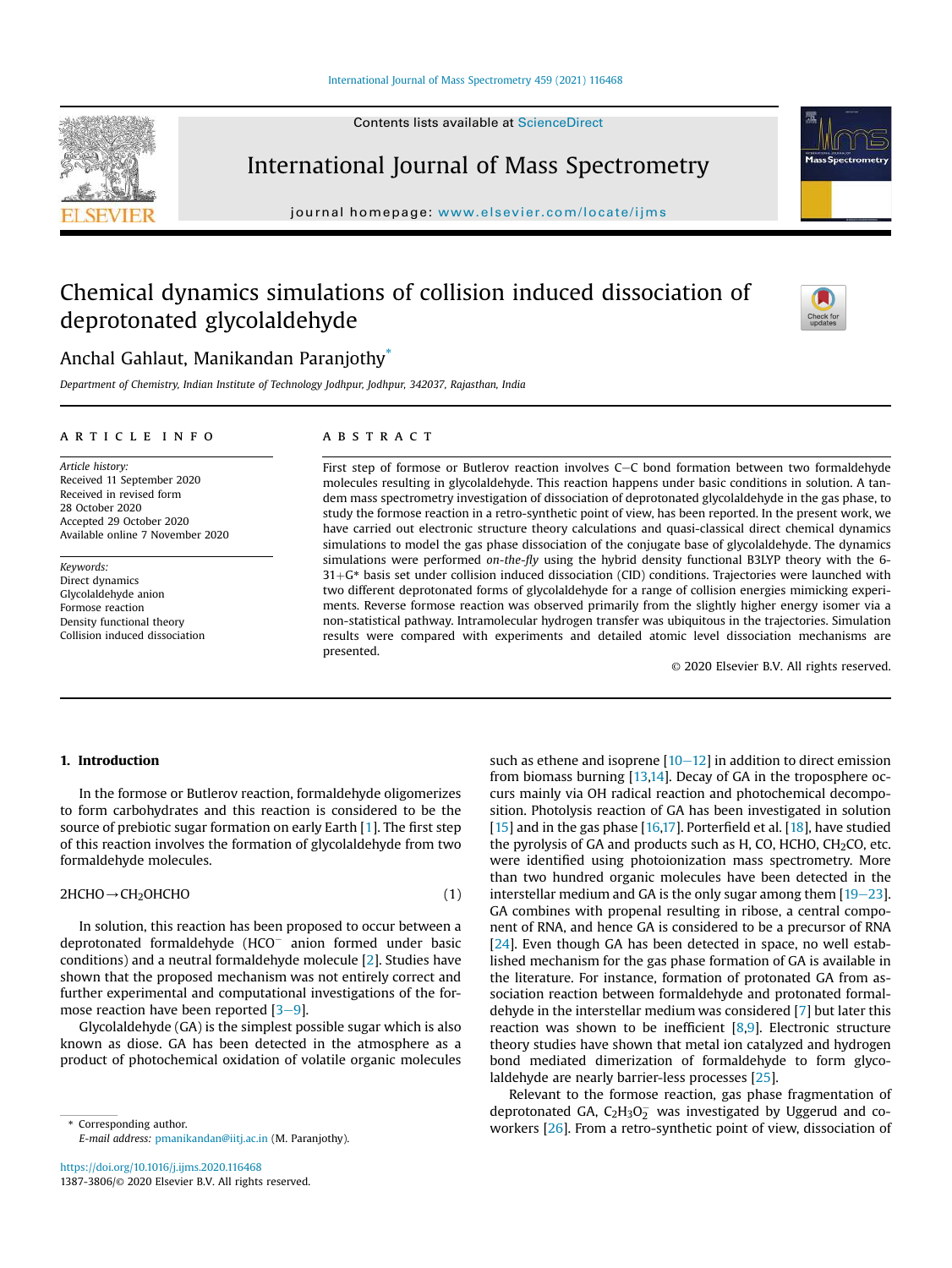the conjugate base of GA forming  $HCO^{-}$  + HCHO products was investigated using tandem mass spectrometry under collision induced dissociation (CID) conditions [27]. Experiments were carried out for a range of collision energies  $(0.2-20 \text{ eV})$  and the  $HCO^{-}$  + HCHO products were not identified as primary decomposition products of deprotonated GA. Signal at  $m/z = 31$ , corresponding to the reaction  $C_2H_3O_2^{\bullet} \rightarrow CO + CH_3O^{\bullet}$ , was the dominant peak in the mass spectrum. Other than this work, there are no studies in the literature reporting the fragmentation chemistry of the deprotonated GA. In the present work, we have investigated the dissociation chemistry of deprotonated GA using detailed electronic structure theory calculations and classical direct chemical dynamics simulations [28,29] to model the collision induced dissociation experiments by Uggerud and co-workers [26]. The simulations were performed by *on-the-*fl*y* integration of classical trajectories using potentials and gradients computed from density functional theory. The trajectory initial conditions were selected to mimic single collision conditions in the gas phase. A variety of decomposition products including  $HCO^{-} + HCHO$  were identified. Simulation results were compared with previously reported CID experiments and detailed atomic level dissociation mechanisms are presented. The article is organized as follows. Computational Methodology is presented in the next Section followed by a detailed Results and Discussion. The article is summarized in the last Section. Supporting Information containing optimized coordinates of stationary points, reaction schemes, etc. is provided.

#### 2. Computational methods

Electronic structure calculations and the direct classical trajectory integrations were performed using the density functional B3LYP method utilizing the  $6-31+G*$  basis set. This level of theory was selected because of the accuracy [26] and the limited computational costs associated with the method. A comparison of stationary point energies computed using B3LYP/6-31+ $G^*$  method and higher level methods is presented in the Supporting Information. Deprotonation of  $GA$  (CH<sub>2</sub>OHCHO) can occur at three positions viz., carbonyl carbon ( $CH<sub>2</sub>OHC<sub>0</sub>$ , 1X), the second carbon atom (<sup>-</sup>CHOHCHO, 1C), and the hydroxyl group (CH<sub>2</sub>OCHO<sup>-</sup>, 1O). Geometries of these species were optimized using the B3LYP/6-31+ $G^*$ method and the results are shown in Fig. 1.1C is the lowest energy isomer (0.0 kcal/mol) followed by 1O (4.0 kcal/mol) and 1X (21.6 kcal/mol). Potential energy profiles of possible dissociation pathways (based on previous work [26]) of deprotonated GA were characterized using B3LYP/6-31+ $G^*$  method. All the stationary points were geometry optimized and normal mode frequency calculations were performed to differentiate an equilibrium point from a transition state. Intrinsic reaction coordinate (IRC) calculations were performed to ascertain whether a given transition state connects correct product(s) with the reactant. The results are summarized in Fig. 2 wherein the given energies (in kcal/mol) are relative to 1C without zero point energy corrections. Optimized geometries of various stationary points on the dissociation energy profile of deprotonated GA are provided in the Supporting Information. Quantum chemistry calculations reported in the present work were performed using the electronic structure theory package NWChem [30].

Collision induced dissociation experiments of deprotonated GA were modeled using Born-Oppenheimer direct chemical dynamics simulations [28,29] to establish atomic level reaction mechanisms. Classical trajectories were initiated from 1C and 1O isomers and they were excited by collision with an Ar atom. Vibrational and rotational energies of the reactant species were selected from 300 and 75 K Boltzmann distributions, respectively, using standard algorithms [27,31]. An initial separation of 10.0 Å was kept between the reactant molecule and the Ar atom and the collision occurred with an impact parameter of 0.0 Å. Reactant molecule was rotated randomly in each trajectory allowing for collisions at different sites of the molecule. Relative translational energy  $E_{rel}$  between the center-of-mass of the reactant molecule and the colliding Ar atom was fixed at four different values viz., 2, 5, 9, and 13 eV. These  $E_{rel}$ values were selected based on experiments [26]. Trajectories were integrated till 3 ps or until reaction products were separated by a distance of 12.0 Å using a  $6<sup>th</sup>$  order Symplectic integrator [32,33] with a step-size of 0.5 fs. These simulation conditions were sufficient enough to maintain a good energy conservation in the trajectories. Total energy  $E_{tot}$ , which is the conserved energy of the whole system, in the trajectories were approximately 75, 148, 240, and 330 kcal/mol at  $E_{rel} = 2$ , 5, 9, and 13 eV, respectively, for the selected initial conditions. At each E<sub>rel</sub>, 100 trajectories were generated which amounts to a total of 800 direct dynamics trajectories. Total energy in the trajectories was conserved within  $E_{tot}$  $\pm$  1.0 kcal/mol. Trajectories were analyzed for establishing reaction pathways and mechanisms. The direct dynamics calculations were performed using the general chemical dynamics program VENUS [34,35] coupled [36] with NWChem. Default convergence parameters available in the NWChem program [30] were used in the dynamics simulations.

#### 3. Results

#### *3.1. Potential energy surface*

It can be seen from Table 1 of Supporting Information that the stationary point energies on the dissociation energy profile of deprotonated GA calculated using B3LYP/6-31+ $G^*$  theory are not



Fig. 1. Optimized geometries and relative energies of deprotonated glycolaldehyde. Energies are relative to the lowest energy 1C isomer without zero point energy corrections. Color coding used for different atoms are also shown. (For interpretation of the references to colour in this figure legend, the reader is referred to the Web version of this article.)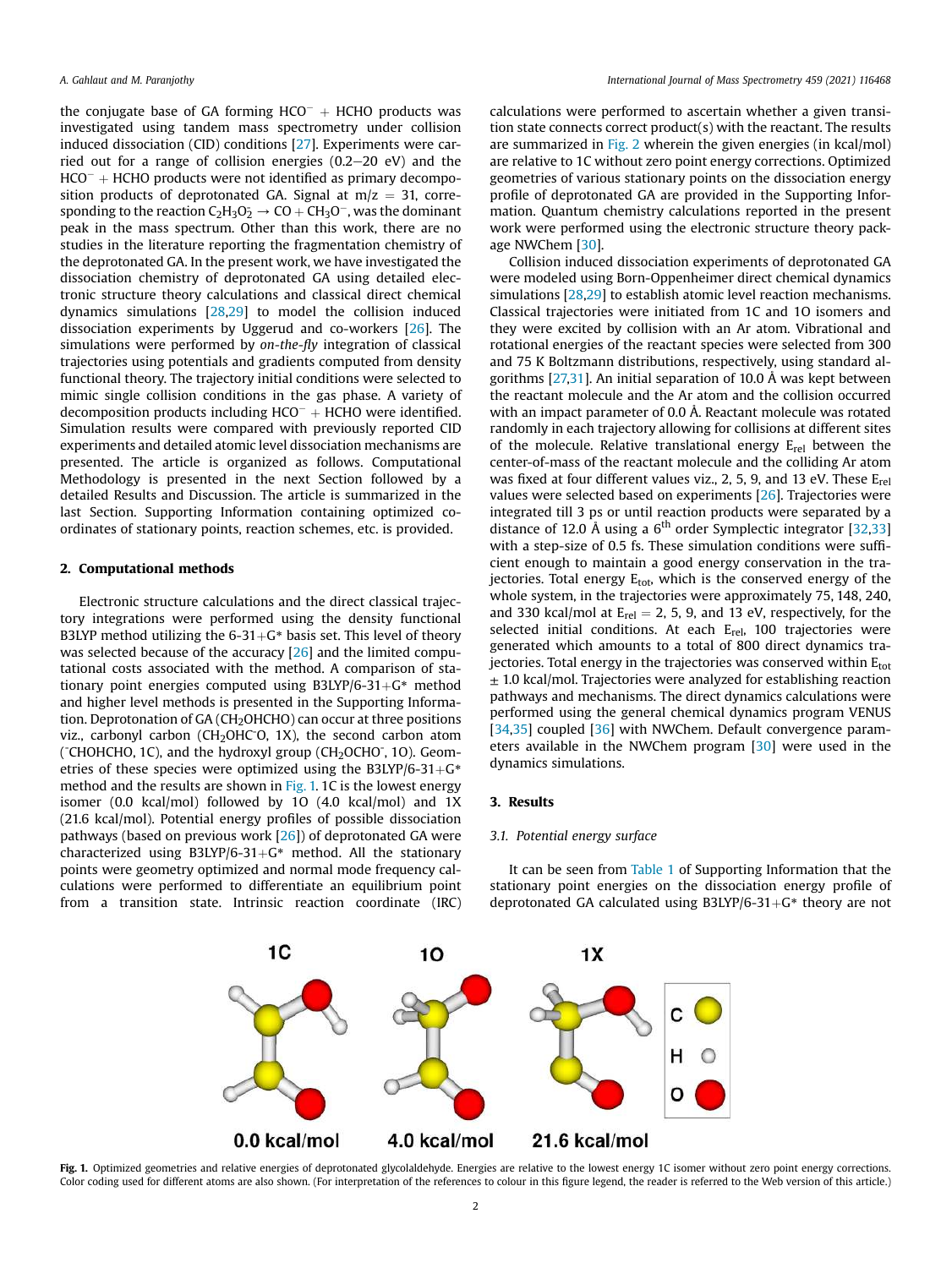

Fig. 2. Potential energy profiles of dissociation of deprotonated GA computed using B3LYP/6-31+G\* level of electronic structure theory. The given energies (in kcal/mol) are relative to that of 1C and zero point energy not corrected.

#### Table 1

Fractions of Trajectories Showing Various Pathways Following Collisional Activation of deprotonated GA. The Number Below a Given Fraction is the Error Bar.

|                                                          |               | 1 <sup>C</sup>  |                 |                          |               |                | 10             |                             |
|----------------------------------------------------------|---------------|-----------------|-----------------|--------------------------|---------------|----------------|----------------|-----------------------------|
| Pathway                                                  | 2 eV          | 5 eV            | 9 eV            | 13eV                     | 2 eV          | 5 eV           | 9eV            | 13eV                        |
| $HCHO + HCO^{-} (m/z = 29)$                              | $\mathbf{0}$  | 0               | 1               | 1                        | $\Omega$      | 53             | 77             | 77                          |
| $HCHO + CO + H^{-} (m/z = 1)$                            | $\mathbf{0}$  | 0               | (1.0%)<br>2     | (1.0%)<br>$\overline{2}$ | $\mathbf{0}$  | $(5.0\%)$<br>0 | (4.2%)<br>10   | (4.2%)<br>16                |
| $CO + H2 + HCO-$ (m/z = 29)                              | $\mathbf{0}$  | $\bf{0}$        | (1.4%)          | $(1.4\%)$<br>3           | $\mathbf{0}$  | 0              | $(3.0\%)$      | (3.7%)<br>3                 |
| $H_2O + O = C = CH^- (m/z = 41)$                         | $\mathbf{0}$  | 0               | (1.0%)<br>15    | (1.7%)<br>29             | $\mathbf{0}$  | 0              | $(1.0\%)$<br>0 | (1.7%)<br>0                 |
| $CH2 = C = O + OH- (m/z = 17)$                           | $\mathbf{0}$  | 0               | (3.6%)<br>12    | (4.5%)<br>37             | $\mathbf{0}$  | 0              | $\bf{0}$       |                             |
|                                                          | $\Omega$      | 0               | (3.3%)<br>0     | (4.8%)<br>3              | $\mathbf{0}$  | 0              | $\bf{0}$       | $(1.0\%)$<br>0              |
| $CH2 + CO + OH-$ (m/z = 17)                              |               |                 |                 | (1.7%)                   |               |                |                |                             |
| $GA \leftrightarrow GA (m/z = 59)$<br>(hydride transfer) | 40<br>(4.9%)  | 65<br>$(4.8\%)$ | 37<br>$(4.8\%)$ | 17<br>(3.8%)             | 19<br>(3.9%)  | 21<br>(4.1%)   | 5<br>(2.2%)    | 0                           |
| $2CO + H2 + H-$ (m/z = 1)                                | $\Omega$      | $\Omega$        | 0               | 2<br>$(1.4\%)$           | 0             | 0              | (1.0%)         | 0                           |
| $CO + ^-CH_2OH$ (m/z = 31)                               | $\mathbf{0}$  | 0               | $\bf{0}$        | 3<br>(1.7%)              | $\mathbf{0}$  | 0              | 0              | 0                           |
| $CO + CH3O-$ (m/z = 31)                                  | $\Omega$      | 0               | $\bf{0}$        | 0                        | $\mathbf{0}$  | 4<br>(2.0%)    | 3<br>(1.7%)    | $\overline{2}$<br>$(1.4\%)$ |
| $(CHO)2 + H-$ (m/z = 1)                                  | $\mathbf{0}$  | 0               | 2               | 1                        | $\mathbf{0}$  | 0              | 2              | 0                           |
| $2CHO + H^{-} (m/z = 1)$                                 | $\Omega$      | 0               | (1.4%)<br>0     | (1.0%)<br>0              | $\mathbf{0}$  | 0              | (1.4%)<br>0    |                             |
| no reaction                                              | 60            | 35              | 30              | $\overline{2}$           | 81            | 22             |                | $(1.0\%)$<br>0              |
| total                                                    | (4.9%)<br>100 | (4.8%)<br>100   | (4.6%)<br>100   | $(1.4\%)$<br>100         | (3.9%)<br>100 | (4.1%)<br>100  | (1.0%)<br>100  | 100                         |

much different from those computed using higher level theories. Fig. 2 shows the potential energy profile computed using B3LYP/6-  $31+G^*$  theory and a brief discussion is given here. The reaction of interest (deprotonated  $GA \rightarrow HCO^{-} + HCHO$ ) occurs from the 10 isomer and a direct reaction path from the lowest energy 1C isomer does not exist. The reaction is exoergic by 56.2 kcal/mol with respect to 1C. From 1O, the reaction is barrier-less and exoergic by 52.2 kcal/mol. Intramolecular hydrogen transfer resulting in 1O from 1C has a barrier of 46.2 kcal/mol and the torsional rotation of  $C-C$  resulting in the geometrical isomer 1 T requires energy of 43.0 kcal/mol. Dissociation of 10 forming  $CH_3O^- + CO$  and dehydrogenation of 1C leading to  $HCO^{-} + CO + H_{2}$  products are also shown in Fig. 2. Transition state for the  $CH_3O^- + CO$  product formation has an energy of 32.1 kcal/mol with respect to 1O. The  $HCO^{-} + CO + H<sub>2</sub>$  products have high energy in comparison to  $HCO^{-}$  + HCHO and  $CH<sub>3</sub>O^{-}$  + CO products.

#### *3.2. Direct dynamics*

In the dynamics simulations, a variety of reaction products were observed and a summary is given in Table 1. Along with the trajectory fractions, the associated error bars are also provided. For both the 1C and 1O isomers, the reactivity increased with increasing collision energy. Detailed discussion of the dynamics results are given below.

#### *3.3. Dynamics of 1C*

As shown in Table 1, reactivity (defined as the dissociation or isomerization following collision with Ar atom before the trajectory stopping criterion was reached) for the 1C isomer was observed in 40, 65, 70, and 98 trajectories at  $E_{rel} = 2$ , 5, 9, and 13 eV, respectively. Primary dissociation of 1C observed in the simulations was that of  $C$ –O bond (involving O of the hydroxyl group, see Fig. 1) resulting in the products  $H_2O + HCCO^-$  (m/z = 41) or OH<sup>-</sup> (m/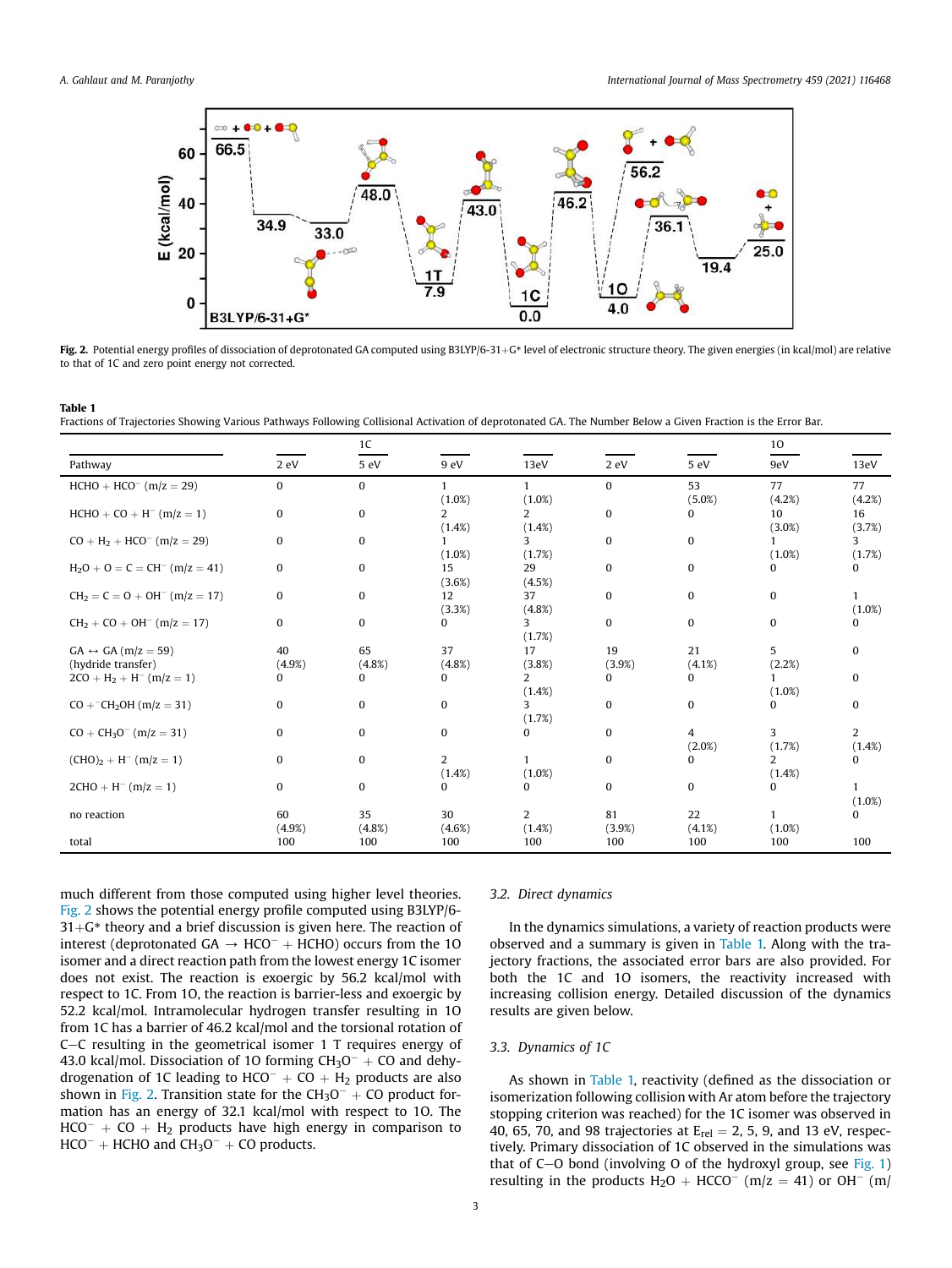$z = 17$ ) + CH<sub>2</sub>CO. In these reactions, the C-O bond dissociation is associated with intramolecular hydrogen (hydride) transfer. These reactions have not been reported earlier. Schemes for various reactions observed in the simulations are presented in the Supporting Information. Electronic structure calculations at the B3LYP/6-  $31 + G^*$  level of theory were performed to characterize these reaction pathways and the results are shown in Fig.  $3(a)$ . The H<sub>2</sub>O elimination channel is endoergic (by 19.5 kcal/mol) and the reaction pathway has a transition state with energy of 69.8 kcal/mol relative to 1C. At  $E_{rel} = 9$  and 13 eV, 15 and 29 trajectories, respectively, showed dissociation via this pathway. The ketene channel (CH<sub>2</sub>CO + OH<sup>-</sup>) has a reaction energy of 40.8 kcal/mol. Attempts to find a transition state for this pathway was unsuccessful. A total of 12 (9 eV) and 40 (13 eV) trajectories followed the ketene channel. Ketene has been observed in the flash pyrolysis of glycolaldehyde molecule [18]. In a small number of trajectories (3 out of 40, 13 eV), ketene underwent subsequent dissociation resulting in  $CH<sub>2</sub> + CO$ . Ground state dissociation of ketene is known to be barrier-less and endoergic [37]. An important observation here is that the above mentioned two reactions occurred primarily via shattering [38] and they are known as Fast Fragmentation Events [39] (FFEs) i.e., reaction occurred upon collision or within a very short time following the collision. In a shattering mechanism, the molecule does not have enough time for the excitation energy to randomize among the modes of the molecule and this is a nonstatistical reaction pathway [38]. Shattering mechanism has been identified in the collision induced dissociation of CH3SH $^+$ , CH3SCH $_3^+$ and  $\rm Cr^+(CO)_6$  molecules [40–43]. For the H<sub>2</sub>O elimination pathway, the collision directly pushes the 1C molecule into the transition state configuration. Only in a very small number of trajectories, a finite time gap was observed between collision and the reaction. Previous studies [38] have shown that the shattering fragmentations can be overestimated in simulations in comparison to nonshattering mechanisms.

In a large fraction of the trajectories, intramolecular hydrogen transfer between the two O atoms was observed. This fraction is largest in the 5 eV simulation. The barrier for this reaction is 9.6 kcal/mol and the energy profile is shown in  $Fig. 3(a)$ . In some of the dissociating trajectories discussed above, intramolecular hydrogen transfer occurred prior to dissociation. Note that such trajectories are not shattering type trajectories. The primary reaction of interest (GA  $\rightarrow$  HCHO + HCO<sup>-</sup>) was observed in negligible number of trajectories in these simulations. As can be seen from Fig. 2, there is no direct reaction path from 1C to  $HCHO + HCO^{-}$ . In these trajectories,  $C-C$  dissociation of 1C occurred resulting in  $HCOH + HCO^{-}$ . The HCOH carbene, upon formation, immediately isomerized to HCHO or dissociated to  $H_2 + CO$  products. In the 9 and 13 eV simulations, 4 and 6 trajectories, respectively, resulted in HCHO + HCO<sup>-</sup>, however, HCO<sup>-</sup> further dissociated to  $H^- + CO$ 

products in some of these trajectories. Similarly, we did not observe the formation of  $CO + CH_3O^-$  (m/z = 31) products in these simulations. However, in the 13 eV simulation, 3 trajectories showed formation of  $CO +CH_2OH$  (m/z = 31) products. The  $CH_2OH$  is a higher energy isomer (by 36.7 kcal/mol) of  $CH_3O^-$  and resulted via C-C dissociation of 1C with concomitant hydrogen transfer. In a large fraction of trajectories in the low energy simulations, dissociation or isomerization of 1C was not observed. Snapshots of example trajectories showing these different reaction pathways are shown in Fig. 4. Numbers inside each frame is time in fs at which the snapshot was taken. Formation of  $H_2O + HCCO^-$  products can be seen in  $4(a)$  wherein C-O dissociation and hydrogen transfer can be observed in the 584 and 633 fs frames, respectively. 4(b) shows an example intramolecular hydrogen transfer trajectory wherein the hydrogen shifts can be seen in the 213 and 2460 fs frames.

#### *3.4. Dynamics of 1O*

Dissociation dynamics of the slightly higher energy 1O isomer was quite different from that of 1C discussed above. The *retro*-formose reaction, resulting in the  $HCO^{-}$  + HCHO products, was observed in these simulations in large fraction of trajectories. At  $E_{rel} = 2$ , 5, 9, and 13 eV, we observed 0, 53, 88, and 96 trajectories, respectively. This is a direct dissociation process with a reaction endoergicity of 52.2 kcal/mol (see Fig. 2) and the search for a dissociation transition state was unsuccessful. Visualization of the trajectories showed that the  $HCO^{-} + HCHO$  product formation from 1O occurs mainly via FFE or the shattering mechanism  $[38]$  i.e., C-C dissociation occurs within a very short time after the collision with the Ar atom. Non-shattering type  $10 \rightarrow HCO^{-} + HCHO$  reaction i.e., longer time gaps between collision and dissociation occurred only in a very small number of trajectories in the low energy simulations. Note that for the 1C isomer also, major reaction paths  $(H<sub>2</sub>O)$ elimination and the ketene channel) followed a shattering type mechanism. Subsequent dissociation of  $HCO^{-}$  + HCHO products was also observed in the high energy trajectories. Dissociation of HCO<sup>-</sup> to CO + H<sup>-</sup> occurred in 10 and 16 trajectories, at  $E_{rel} = 9$  and 13 eV, respectively. Also, dissociation of HCHO to  $H_2 + CO$  occurred in a few trajectories in the high energy simulations (see Table 1). Snapshots of an example trajectory forming  $HCO^- + HCHO$  products are presented in Fig.  $4(c)$ . The C-C dissociation and the subsequent reaction of HCO<sup>-</sup> forming  $H^- + CO$  can be observed in the 98 and 140 fs frames, respectively.

Experiments by Uggerud and co-workers [26] showed that a strong component at  $m/z = 31$ , corresponding to  $CH<sub>3</sub>O<sup>-</sup>$  product, was present in the CID spectra of deprotonated GA. In the present simulations, the reaction  $10 \rightarrow CO + CH_3O^-$  was observed in a small number of trajectories at  $E_{rel} = 5$ , 9, and 13 eV. Previous studies [26] and the present electronic structure theory



Fig. 3. Potential energy profiles for the reactions: (a)  $1C \rightarrow H_2O + HCCO^-$ ,  $1C \rightarrow CH_2CO + OH^-$ , and intramolecular hydrogen transfer in 1C and (b) shows intramolecular hydrogen transfer profile for 10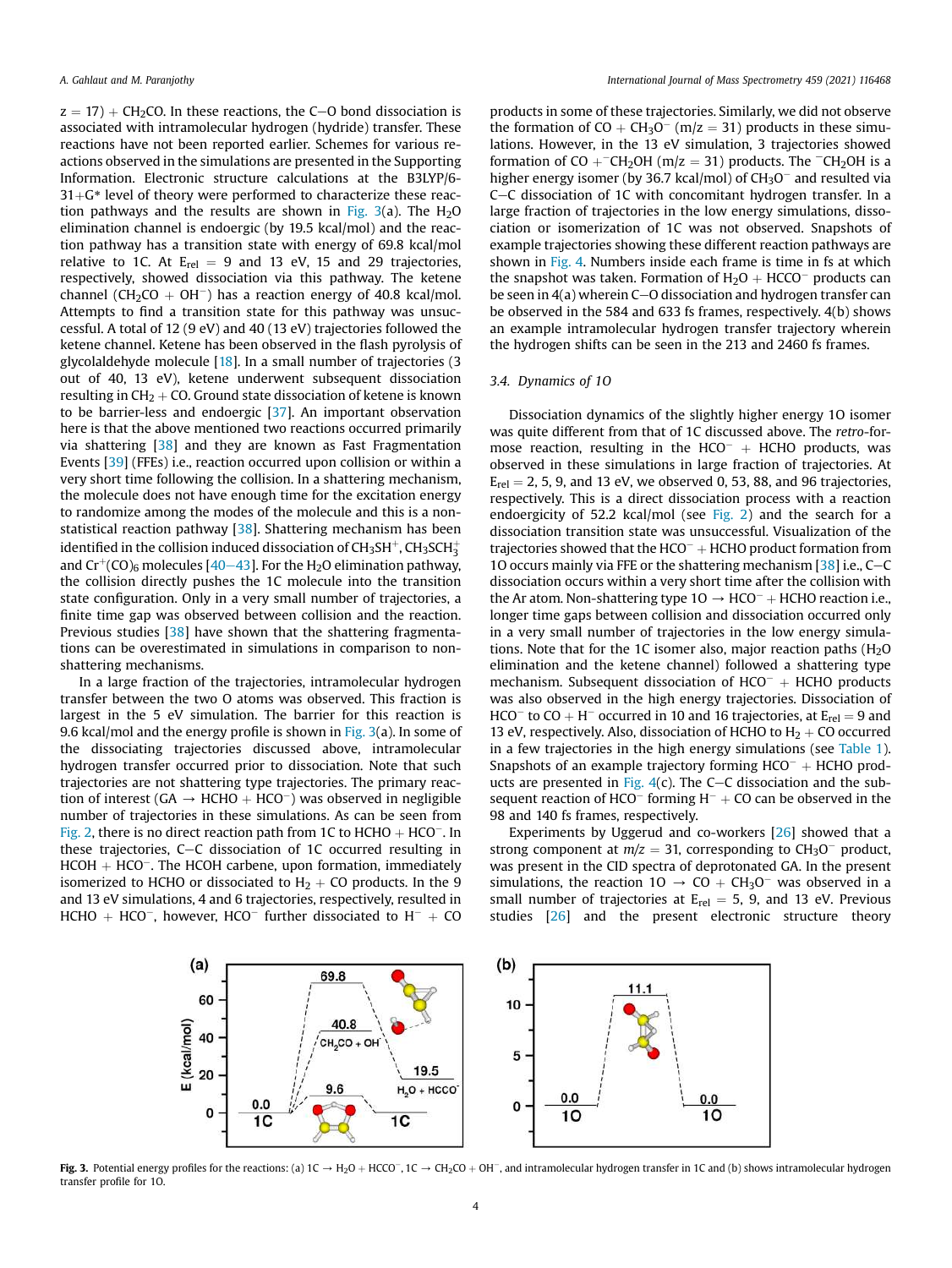

Fig. 4. : Snapshots of example trajectories showing the reaction (a)  $1C \rightarrow H_2O + HCO^-$ , (b)  $1C \leftrightarrow 1C$ , (c)  $1O \rightarrow HCO^- + HCHO \rightarrow H^- + CO + HCHO$ , (d)  $1O \rightarrow HCO^- + HCHO \rightarrow$  $CO + CH_3O^-$ , and (e)  $10 \leftrightarrow 10$ . Numbers inside each frame is time in fs at which the snapshot was taken.

calculations (Fig. 2) show that the  $10 \rightarrow CO + CH_3O^-$  reaction occurs via a TS involving C-C bond dissociation with concomitant H atom transfer. This TS has a barrier of 32.1 kcal/mol relative to 1O. Interestingly, the trajectories that formed the  $CO + CH_3O^-$  products, though smaller in number, did not follow this pathway. They first underwent C-C dissociation resulting in HCHO  $+$  HCO<sup>-</sup> products and after a small time period, H- transfer occurred from HCO<sup>-</sup> to HCHO resulting in the final products. Snapshots of an example trajectory showing this pathway are given in Fig. 4(d). In this trajectory,  $HCO^{-} + HCHO$  formation occurs at 175 fs followed by HCO<sup>-</sup> dissociation around 300 fs. The hydride ion moves around and attaches with HCHO forming  $CH<sub>3</sub>O<sup>-</sup>$ . Similar to 1C, intramolecular hydride transfer between the two C atoms of 1O was ubiquitous in the trajectories though the fractions were less in the latter in comparison to the former. Barrier for the hydrogen transfer is 11.1 kcal/mol relative to 10 computed using B3LYP/6-31+G\* level of theory and the energy profile is shown in Fig.  $3(b)$ . Maximum number of trajectories showing this isomerization reaction was observed at  $E_{rel}$  = 5 eV. Snapshots of an example trajectory showing intramolecular hydrogen transfer is shown in Fig. 4(e). The hydrogen atom transfers can be observed in the 1522 and 2341 fs frames. The  $H<sub>2</sub>O$  elimination channel and the ketene channel were observed in an appreciable fraction of trajectories in the dissociation of the 1C isomer however these channels were not important for 1O as there are no direct reaction pathways.

### 4. Discussion

CID experiments of deprotonated GA showed that the uncatalyzed, gas phase formose reaction  $HCO^{-} + HCHO \rightarrow HCOCH_{2}O^{-}$  is an unlikely event [26]. Electronic structure calculations show that the lowest energy isomer of deprotonated GA (1C) does not have a direct reaction pathway to form the *retro*-formose products. Consistently, direct dynamics simulations of 1C dissociation showed formation of  $HCO^{-}$  + HCHO only in a small number of trajectories. On the other hand, the slightly higher energy 1O isomer resulted in the desired reaction products in a large number of trajectories. The reaction involves direct C-C dissociation without a transition state and requires energy of 52.2 kcal/mol relative to 1O. In an infrared spectroscopic photolysis study, Niki et al. [13], found that OH radical primarily deprotonated GA from the carbonyl carbon and the other carbon atom to a yield of up to 80%. Deprotonation from the hydroxyl group of GA results in 1O from which the  $retro$ -formose products  $HCO^{-}$  + HCHO were mainly produced in the simulations. The 1O species formed only in least amounts in the experiments by Niki et al., and the branching ratios between these isomers were also confirmed in another study [44]. These observations indicate that the deprotonation of GA in the experiments by Uggerud and co-workers [26] may have primarily resulted in the 1C isomer and the formation of  $HCO^{-}$  + HCHO products required further isomerization from  $1C \rightarrow 1O$  and this reaction has a barrier of 46.2 kcal/mol. Lower 1O fractions observed in these experiments is probably why less *retro*-formose products were observed in the CID experiments by Uggerud and co-workers [26]. Another important observation in the present work is that the intramolecular hydrogen (hydride) transfer was ubiquitous in the simulations. Energy barriers were of the order of 10 kcal/mol and was observed in appreciable number of trajectories especially in the 5 eV simulations. Note that intramolecular hydride shift has been invoked in the proposed mechanism of formose reaction in a recent experimental study [4].

Table 2 shows a direct comparison of the product ions produced in the experiment and simulations. Clearly, there are differences between the simulation results and CID experiments [26]. In particular, experiments showed larger peak intensity for the *m/*  $z = 31$  signal in comparison to  $m/z = 29$  signal. In the simulations,  $m/z = 31$  species (CH<sub>3</sub>O<sup>-</sup> or <sup>-</sup>CH<sub>2</sub>OH) resulted in a smaller number

Table 2

A Comparison of the Simulation and Experimental Results in Terms of the *m/z* Values of the Ions Observed.

| m/z | simulation | experiment <sup>a</sup> |
|-----|------------|-------------------------|
| 29  | yes        | yes                     |
| 31  | yes        | yes                     |
| 57  | no         | yes                     |
| 41  | yes        | no                      |
| 17  | yes        | no                      |
| 59  | yes        | yes                     |

a From reference 26.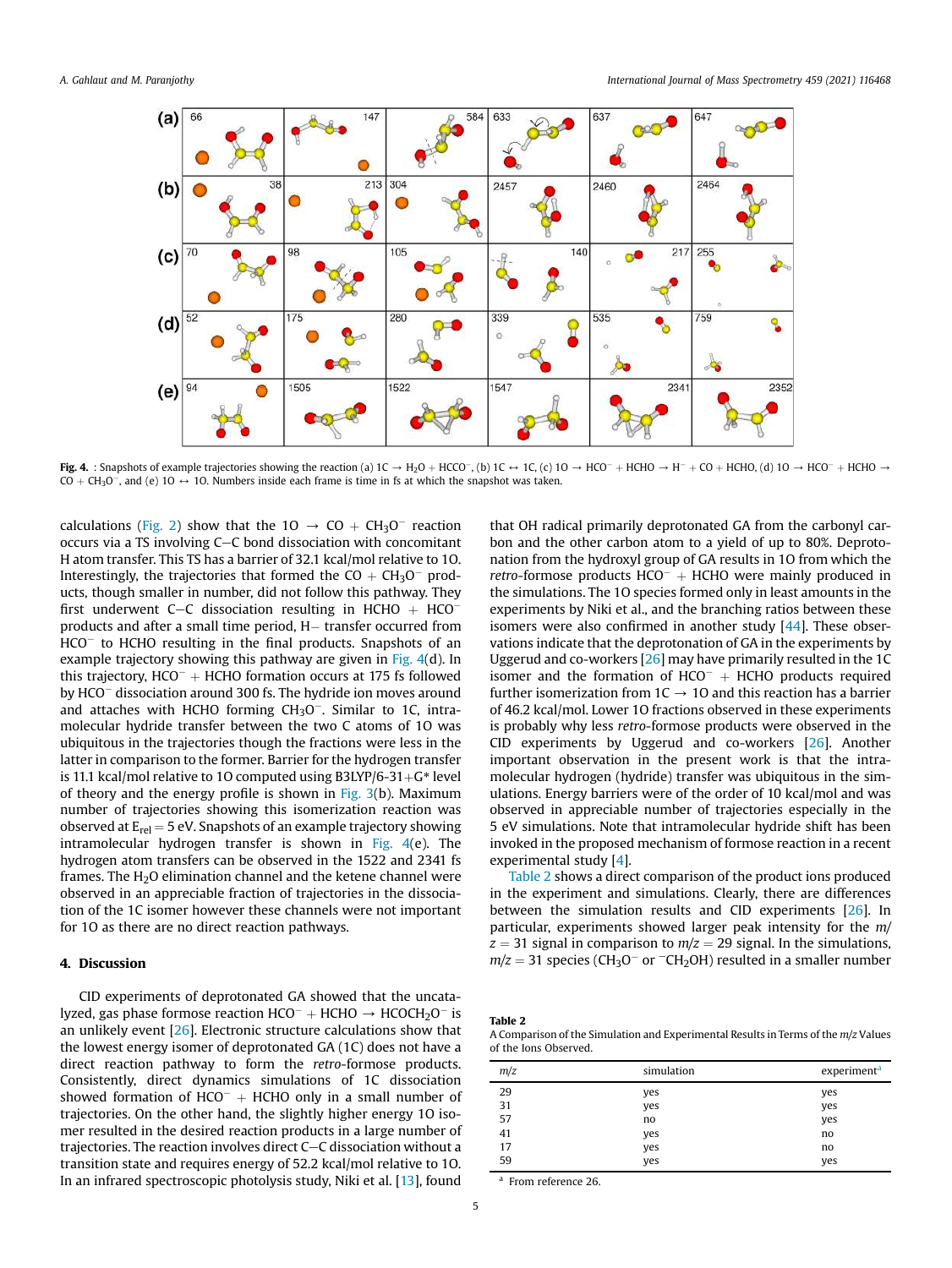of trajectories than  $m/z = 29$  (HCO<sup>-</sup>). This discrepancy may be rationalized as follows. Simulations showed that the  $CH_3O^- + CO$ products formed via  $HCO^{-}$  + HCHO products followed by intermolecular hydrogen transfer. In the simulations, a large fraction of trajectories resulted in  $HCO^- + HCHO$  products but they separated immediately upon formation. In the experiments, multiple collisions and the proximity of the products ( $HCO^{-}$  +  $HCHO$ ) in the collision cell might have led to the larger  $CH<sub>3</sub>O<sup>-</sup>$  fractions. To a small extent,  $m/z = 57$  ion (dehydrogenation product) was detected in the experiments but was not observed in the simulations. Differences [38] in the abundance of product ions between experiments and chemical dynamics simulations can occur because simulations were performed under single collision conditions but the experiments might involve multiple collisions. Furthermore, shattering is typically overestimated in simulations and there are timescale differences between simulations (in ps) and experiments (up to ms). It is also important to mention here that the impact parameter for the collisions were taken to be zero in the simulations. Hence, the simulations reported here may be viewed as describing fast fragmentation events occurring in the reaction in short time scales.

#### 5. Summary

Classical chemical dynamics simulations modeling previously reported collision induced dissociation experimental study of deprotonated glycolaldehyde are reported. The experimental study was performed to understand the gas phase reaction between formyl anion and formaldehyde in the interstellar media to form carbohydrates. The study concluded  $[26]$  that the efficiency for this reaction is low and the results of the present simulations are in qualitative agreement with this work. Deprotonation of GA can occur at three different sites and the dynamics simulations were performed for the lowest energy 1C isomer and slightly higher energy 10 isomer. The *retro-formose reaction*  $GA \rightarrow HCHO + HCO^{-}$ , occurred mainly from the slightly higher energy 1O isomer via a direct C-C dissociation. CID of the lowest energy 1C isomer resulted in the *retro*-formose products only in a very small number of trajectories. Analysis of the trajectories showed non-statistical nature of the dissociation dynamics of deprotonated glycolaldehyde.

#### Declaration of competing interest

The authors declare that they have no known competing financial interests or personal relationships that could have appeared to influence the work reported in this paper.

#### Acknowledgement

Funding from Department of Science and Technology, India, through grant number CRG/2019/000454 is acknowledged. The lead author of the paper expresses his sincere gratitude to Prof. William L. Hase for his guidance and support during the author's stay in Prof. Hase's research group and thereafter.

#### Appendix A. Supplementary data

Supplementary data to this article can be found online at https://doi.org/10.1016/j.ijms.2020.116468.

#### Conflicts of interest

The authors declare no conflicts of interest.

#### References

- [1] A. Butlerow, Bildung einer zuckerartigen substanz durch synthese, Justus Liebigs Ann. Chem. 120 (1861) 295.
- [2] R. Breslow, On the mechanism of the formose reaction, Tetrahedron Lett. 1 (1959) 22.
- [3] A. Ricardo, F. Frye, M.A. Carrigan, J.D. Tipton, D.H. Powell, S.A. Benner, 2- Hydroxymethylboronate as a reagent to detect carbohydrates: application to the analysis of the formose reaction, J. Org. Chem. 71 (2006) 9503.
- [4] C. Appayee, R. Breslow, Deuterium studies reveal a new mechanism for the formose reaction involving hydride shifts, J. Am. Chem. Soc. 136 (2014) 3720.
- [5] A.F. Jalbout, L. Abrell, L. Adamowicz, R. Polt, A.J. Apponi, L.M. Ziurys, Sugar synthesis from a gas-phase formose reaction, Astrobiology 7 (2007) 433.
- [6] T. Wang, J.H. Bowie, Radical routes to interstellar glycolaldehyde. The possibility of stereoselectivity in gas-phase polymerization reactions involving  $CH<sub>2</sub>O$  and CH<sub>2</sub>OH. Org. Biomol. Chem. 8 (2010) 4757.
- [7] D.T. Halfen, A.J. Apponi, N. Woolf, R. Polt, L.M. Ziurys, A systematic study of glycolaldehyde in Sagaittarius B2(N) at 2 and 3 mm: criteria for detecting large interstellar molecules, Astrophys. J. 639 (2006) 237.
- [8] P.M. Woods, G. Kelly, S. Viti, B. Slater, W.A. Brown, F. Puletti, D.J. Burke, Z. Raza, On the formation of glycolaldehyde in dense molecular cores, Astrophys. J. 750 (2012) 19.
- [9] P.M. Woods, B. Slater, Z. Raza, S. Viti, W.A. Brown, D.J. Burke, Glycolaldehyde formation via the dimerization of the formyl radical, Astrophys. J. 777 (2013) 90.
- [10] I. Magneron, R. Thevenet, A. Mellouki, G. Le Bras, G.K. Moortgat, K. Wirtz, A study of the photolysis and OH-initiated oxidation of acrolein and transcrotonaldehyde, J. Phys. Chem. 106 (2002) 2526.
- [11] X. Zhou, G. Huang, K. Civerolo, J. Schwab, Measurement of atmospheric hydroxyacetone, glycolaldehyde, and formaldehyde, Environ. Sci. Technol. 43 (2009) 2753.
- [12] R.J. Yokelson, R. Susott, D.E. Ward, J. Reardon, D.W. Griffith, Emissions from smoldering combustion of biomass measured by open-path Fourier transform infrared spectroscopy, J. Geophys. Res. 102 (1997) 18865.
- [13] H. Niki, P.D. Maker, C.M. Savage, M.D. Hurley, Fourier transform infrared study of the kinetics and mechanisms for the chlorine-atom-and hydroxyl-radicalinitiated oxidation of glycolaldehyde, J. Phys. Chem. 91 (1987) 2174.
- [14] C. Bacher, G.S. Tyndall, J.J. Orlando, The atmospheric chemistry of glycolaldehyde, J. Atmos. Chem. 39 (2001) 171.
- [15] A. Beeby, D.B.H. Mohammed, J.R. Sodeau, Photochemistry and photophysics of glycolaldehyde in solution, J. Am. Chem. Soc. 109 (1987) 857.
- [16] C. Zhu, L. Zhu, Photolysis of glycolaldehyde in the 280-340 nm region, J. Phys. Chem. 114 (2010) 8384.
- [17] W. Chin, M. Chevalier, R. Thon, R. Pollet, J. Ceponkus, C. Crepin, Photochem istry of glycolaldehyde in cryogenic matrices, J. Chem. Phys. 140 (2014) 224319.
- [18] J.P. Porterfield, J.H. Baraban, T.P. Troy, M. Ahmed, M.C. McCarthy, K.M. Morgan, J.W. Daily, T.L. Nguyen, J.F. Stanton, G.B. Ellison, Pyrolysis of the simplest carbohydrate, glycolaldehyde (CHO-CH<sub>2</sub>OH), and glyoxal in a heated microreactor, J. Phys. Chem. 120 (2016) 2161.
- [19] J.M. Hollis, F.J. Lovas, P.R. Jewell, Interstellar glycolaldehyde: the first sugar, Astrophys. J. 540 (2000) L107.
- [20] J.M. Hollis, P.R. Jewell, F.J. Lovas, A. Remijan, Green bank telescope observations of interstellar glycolaldehyde: low-temperature sugar, Astrophys. J. 613 (2004) L45.
- [21] M.T. Beltrán, C. Codella, S. Viti, R. Neri, R. Cesaroni, First detection of glycolaldehyde outside the galactic center, Astrophys. J. 690 (2009) L93.
- [22] J. Li, Z. Shen, J. Wang, X. Chen, D. Li, Y. Wu, J. Dong, R. Zhao, W. Gou, J. Wang, S. Li, Widespread presence of glycolaldehyde and ethylene glycol around sagittarius B2, Astrophys. J. 849 (2017) 115.
- [23] M. De Simone, C. Codella, L. Testi, A. Belloche, A.J. Maury, S. Anderl, P. Andre, S. Maret, L. Podio, Glycolaldehyde in Perseus young solar analogs, Astron. Astrophys. 599 (2017) A121.
- [24] M.K. Sharma, A.K. Sharma, M. Sharma, S. Chandra, Anomalous absorption in glycolaldehyde in a cosmic object, N. Astron. 45 (2016) 45.
- [25] S. Thripati, R.O. Ramabhadran, Metal-Ion-and Hydrogen-Bond-Mediated interstellar prebiotic chemistry: the first step in the formose reaction, J. Phys. Chem. 121 (2017) 8659.
- [26] O. Sekiguchi, E. Uggerud, Fragmentation of deprotonated glycolaldehyde in the gas phase and relevance to the formose reaction, J. Phys. Chem. 117 (2013) 11293.
- [27] I.A. Papayannopoulos, The interpretation of collision-induced dissociation tandem mass spectra of peptides, Mass Spectrom. Rev. 14 (1995) 49.
- [28] L. Sun, W.L. Hase, Born-Oppenheimer direct dynamics classical trajectory simulations, Rev. Comput. Chem. 19 (2003) 79.
- [29] M. Paranjothy, R. Sun, Y. Zhuang, W.L. Hase, Direct chemical dynamics simulations: coupling of classical and quasiclassical trajectories with electronic structure theory, WIREs Comput. Mol. Sci. 3 (2013) 296.
- [30] M. Valiev, E.J. Bylaska, N. Govind, K. Kowalski, T.P. Straatsma, H.J.J. Van Dam, D. Wang, J. Nieplocha, E. Apra, T.L. Windus, et al., NWChem: a comprehensive and scalable open-source solution for large scale molecular simulations, Comput. Phys. Commun. 181 (2010) 1477.
- [31] G.H. Peslherbe, H. Wang, W.L. Hase, Monte Carlo sampling for classical trajectory simulations, Adv. Chem. Phys. 105 (1999) 171.